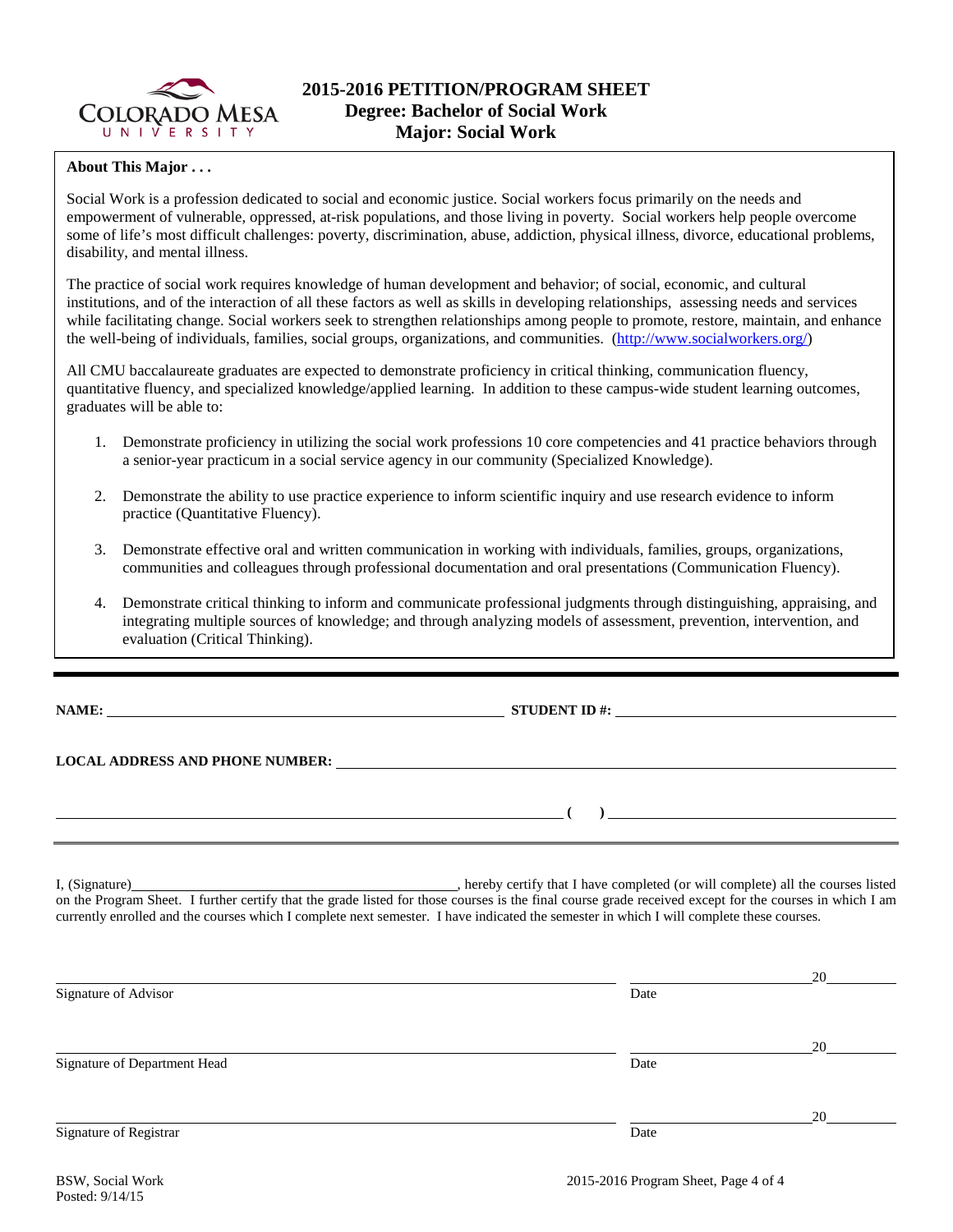#### **DEGREE REQUIREMENTS:**

- 120 semester hours total (Students must complete a minimum of 30 of the last 60 hours of credit at CMU, with at least 15 semester hours in major discipline courses numbered 300 or higher).
- 40 upper division credits (A minimum of 15 taken at the 300-400 course levels within the major at CMU).
- 2.00 cumulative GPA or higher in all CMU coursework.
- 2.50 cumulative GPA or higher in coursework toward the major content area. To graduate with a major in social work, a student must earn, with no more than two attempts, at least a grade of "C" in all social work major requirements.
- Pre-collegiate courses (usually numbered below 100) cannot be used for graduation.
- When filling out the program sheet a course can be used only once.
- A student must follow the CMU graduation requirements either from 1) the program sheet for the major in effect at the time the student officially declares a major; or 2) a program sheet for the major approved for a year subsequent to the year during which the student officially declares the major and is approved for the student by the department head. Because a program may have requirements specific to the degree, the student should check with the faculty advisor for additional criteria. It is the student's responsibility to be aware of, and follow, all requirements for the degree being pursued. Any exceptions or substitutions must be approved by the student's faculty advisor and Department Head.
- Essential Learning Capstone should be completed between 45 and 75 hours.
- See the "Undergraduate Graduation Requirements" in the catalog for additional graduation information.

**ESSENTIAL LEARNING REQUIREMENTS** (31 semester hours): See the current catalog for a list of courses that fulfill the requirements below. If a course is an Essential Learning option and a requirement for your major, you must use it to fulfill the major requirement and make a different selection for the Essential Learning requirement.

| Course No Title                                                                                             |                | Sem.hrs Grade Term/Trns | <b>Junior Year:</b> |                                                                                                                                                                       |               |                                                                                                                                                                                                                                                                                                                                                                                                                                                                            |
|-------------------------------------------------------------------------------------------------------------|----------------|-------------------------|---------------------|-----------------------------------------------------------------------------------------------------------------------------------------------------------------------|---------------|----------------------------------------------------------------------------------------------------------------------------------------------------------------------------------------------------------------------------------------------------------------------------------------------------------------------------------------------------------------------------------------------------------------------------------------------------------------------------|
|                                                                                                             |                |                         | <b>SOWK 311</b>     | Ethical Issues in Social Work                                                                                                                                         | $\mathcal{R}$ |                                                                                                                                                                                                                                                                                                                                                                                                                                                                            |
| <b>English</b> (6 semester hours, must receive a grade of "C" or better and                                 |                |                         | <b>SOWK 320</b>     | SW Practices in Mental Health 3                                                                                                                                       |               | $\overline{\phantom{a}}$                                                                                                                                                                                                                                                                                                                                                                                                                                                   |
| must be completed by the time the student has 60 semester hours.)                                           |                |                         | <b>SOWK 365</b>     | <b>SW Intervention Methods I</b>                                                                                                                                      | 3             | $\begin{tabular}{ll} \multicolumn{2}{c}{\textbf{1.5}} & \multicolumn{2}{c}{\textbf{1.5}}\\ \multicolumn{2}{c}{\textbf{2.5}} & \multicolumn{2}{c}{\textbf{2.5}}\\ \multicolumn{2}{c}{\textbf{3.5}} & \multicolumn{2}{c}{\textbf{4.5}}\\ \multicolumn{2}{c}{\textbf{5.5}} & \multicolumn{2}{c}{\textbf{6.5}}\\ \multicolumn{2}{c}{\textbf{6.5}} & \multicolumn{2}{c}{\textbf{7.5}}\\ \multicolumn{2}{c}{\textbf{8.5}} & \multicolumn{2}{c}{\textbf{9$                        |
| <b>ENGL 111 English Composition</b>                                                                         | $3^{\circ}$    |                         | <b>SOWK 375</b>     | <b>SW Intervention Methods II</b>                                                                                                                                     | 3             |                                                                                                                                                                                                                                                                                                                                                                                                                                                                            |
| ENGL 112 English Composition                                                                                | $\overline{3}$ |                         | <b>SOWK 387</b>     | <b>SW Research Methods</b>                                                                                                                                            | 3             |                                                                                                                                                                                                                                                                                                                                                                                                                                                                            |
| <b>Math MATH 110 or higher</b> (3 semester hours, must receive a grade of                                   |                |                         | <b>Senior Year:</b> |                                                                                                                                                                       |               |                                                                                                                                                                                                                                                                                                                                                                                                                                                                            |
| "C" or better, must be completed by the time the student has 60 semester                                    |                |                         | <b>SOWK 385</b>     | <b>SW Intervention Methods III</b>                                                                                                                                    | 3             |                                                                                                                                                                                                                                                                                                                                                                                                                                                                            |
| hours.)                                                                                                     |                |                         | <b>SOWK 394</b>     | <b>SW Practicum Seminar I</b>                                                                                                                                         |               | $\frac{1}{2} \left( \frac{1}{2} \right) \left( \frac{1}{2} \right) \left( \frac{1}{2} \right) \left( \frac{1}{2} \right) \left( \frac{1}{2} \right) \left( \frac{1}{2} \right) \left( \frac{1}{2} \right) \left( \frac{1}{2} \right) \left( \frac{1}{2} \right) \left( \frac{1}{2} \right) \left( \frac{1}{2} \right) \left( \frac{1}{2} \right) \left( \frac{1}{2} \right) \left( \frac{1}{2} \right) \left( \frac{1}{2} \right) \left( \frac{1}{2} \right) \left( \frac$ |
|                                                                                                             |                |                         | <b>SOWK 397</b>     | <b>SW Practicum I</b>                                                                                                                                                 | 5             | $\frac{1}{2} \left( \frac{1}{2} \right) = \frac{1}{2} \left( \frac{1}{2} \right) = \frac{1}{2} \left( \frac{1}{2} \right) = \frac{1}{2} \left( \frac{1}{2} \right) = \frac{1}{2} \left( \frac{1}{2} \right) = \frac{1}{2} \left( \frac{1}{2} \right) = \frac{1}{2} \left( \frac{1}{2} \right) = \frac{1}{2} \left( \frac{1}{2} \right) = \frac{1}{2} \left( \frac{1}{2} \right) = \frac{1}{2} \left( \frac{1}{2} \right) = \frac{1}{2} \left($                             |
|                                                                                                             |                |                         | <b>SOWK 460</b>     | Social Welfare Policy                                                                                                                                                 | 3             | $\overline{\phantom{a}}$ and $\overline{\phantom{a}}$                                                                                                                                                                                                                                                                                                                                                                                                                      |
| <b>Humanities</b> (3 semester hours)                                                                        |                |                         | <b>SOWK 494</b>     | <b>SW Practicum Seminar II</b>                                                                                                                                        | 1             | $\overline{\phantom{a}}$ . The contract of $\overline{\phantom{a}}$                                                                                                                                                                                                                                                                                                                                                                                                        |
|                                                                                                             |                |                         | <b>SOWK 497</b>     | <b>SW Practicum II</b>                                                                                                                                                | 5             |                                                                                                                                                                                                                                                                                                                                                                                                                                                                            |
| Social and Behavioral Sciences (6 semester hours)<br><u> 22 mart - Johann Barn, martin andrew (b. 1982)</u> |                |                         |                     | Social Work Electives (9 semester hours) Select from social work<br>electives on page 3. Must complete prerequisite SOWK 150 before<br>enrolling in any SW electives. |               |                                                                                                                                                                                                                                                                                                                                                                                                                                                                            |
|                                                                                                             |                |                         |                     |                                                                                                                                                                       |               |                                                                                                                                                                                                                                                                                                                                                                                                                                                                            |
| <b>Natural Sciences</b> (7 semester hours, one course must include a lab)                                   |                |                         |                     |                                                                                                                                                                       |               |                                                                                                                                                                                                                                                                                                                                                                                                                                                                            |
|                                                                                                             |                |                         |                     |                                                                                                                                                                       | $\mathbf{3}$  |                                                                                                                                                                                                                                                                                                                                                                                                                                                                            |
| the property of the control of the control of the control of the control of the control of                  |                |                         |                     | <b>Foreign Language Requirement</b> (6 semester hours)<br>Two consecutive classes in the same foreign language. FLAS 114 $\&$                                         |               |                                                                                                                                                                                                                                                                                                                                                                                                                                                                            |
| History (3 semester hours)                                                                                  |                |                         |                     | 115 will not fulfill this requirement.                                                                                                                                |               |                                                                                                                                                                                                                                                                                                                                                                                                                                                                            |
| <b>HIST</b><br><u> 1989 - Johann Harrison, mars eta monte eta politika</u>                                  |                |                         |                     |                                                                                                                                                                       |               |                                                                                                                                                                                                                                                                                                                                                                                                                                                                            |
|                                                                                                             |                |                         |                     |                                                                                                                                                                       |               |                                                                                                                                                                                                                                                                                                                                                                                                                                                                            |
| <b>Fine Arts</b> (3 semester hours)                                                                         |                |                         |                     |                                                                                                                                                                       |               |                                                                                                                                                                                                                                                                                                                                                                                                                                                                            |

Course No Title Sem.hrs Grade Term/Trns **WELLNESS REQUIREMENT** (2 semester hours) KINE 100 Health and Wellness 1

|          |                                                                                  |  | the control of the control of the control of the control of the control of the control of the control of the control of the control of the control of the control of the control of the control of the control of the control |
|----------|----------------------------------------------------------------------------------|--|-------------------------------------------------------------------------------------------------------------------------------------------------------------------------------------------------------------------------------|
| ________ | ,我们也不会有什么?""我们的人,我们也不会有什么?""我们的人,我们也不会有什么?""我们的人,我们也不会有什么?""我们的人,我们也不会有什么?""我们的人 |  |                                                                                                                                                                                                                               |
|          |                                                                                  |  |                                                                                                                                                                                                                               |
|          |                                                                                  |  |                                                                                                                                                                                                                               |
|          |                                                                                  |  |                                                                                                                                                                                                                               |

#### **ESSENTIAL LEARNING CAPSTONE** (4 semester hours)

| ESSL 290 | <b>Maverick Milestone</b>                                                                                                               |
|----------|-----------------------------------------------------------------------------------------------------------------------------------------|
|          | $(1.1.0)$ $\Gamma_{11}$ $\Gamma_{21}$ $\Gamma_{12}$ $\Gamma_{21}$ $\Gamma_{22}$ $\Gamma_{23}$ $\Gamma_{24}$ $\Gamma_{25}$ $\Gamma_{26}$ |

|          | (see English $\&$ math pre-reqs)  |  |
|----------|-----------------------------------|--|
| ESSL 200 | Essential Speech (co-requisite) 1 |  |

# **SOCIAL WORK MAJOR REQUIREMENTS** (60 semester hours)

A 2.5 GPA is required in the major courses. To graduate with a major in social work, a student must earn, with no more than two attempts, at least a grade of "C" in all social work major requirements.

#### **FOUNDATION COURSES** (6 semester hours)

| PSYC 150 General Psychology             |  |  |
|-----------------------------------------|--|--|
| PSYC 233 Human Growth and Development 3 |  |  |

**Social Work Introductory Courses** (6 semester hours)

| SOWK 150 Introduction to Social Work       |  |
|--------------------------------------------|--|
| <b>SOWK 210</b> SW for Diverse Populations |  |

**\*\***Students majoring in social work must apply to get into the social work program PRIOR to taking any of the social work CORE courses. Application requirements include: completion of all Essential Learning requirements, completion of the two foundation courses (maintaining a 2.0 GPA), completion of the two social work introductory courses, completion of 60+ credits (junior standing), and a formal application, essay and faculty evaluation. If accepted into the social work program, students will take the social work CORE courses in sequence as part of a cohort system their junior and senior years.

#### **Social Work Core Courses** (33 semester hours)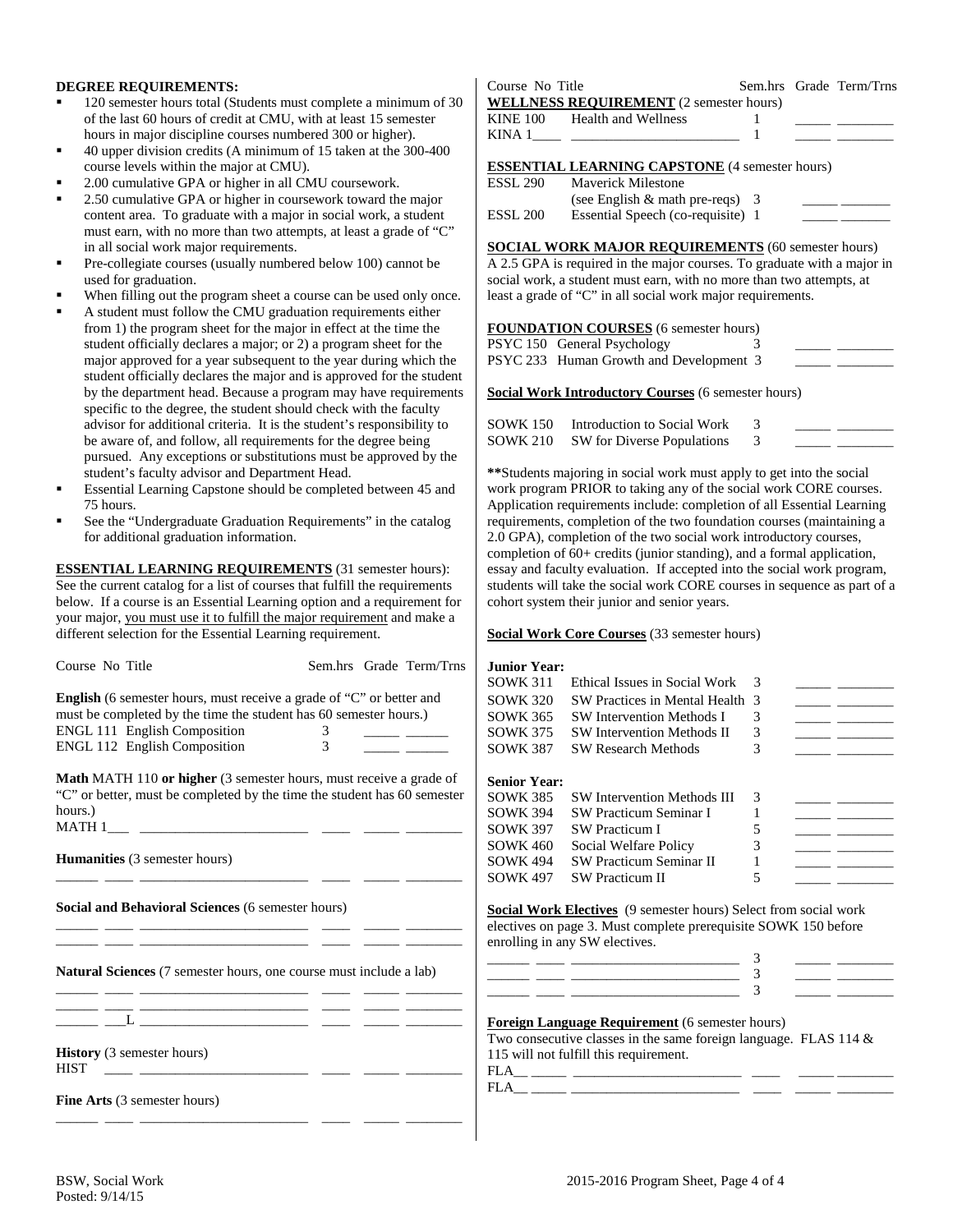**Other Electives** (All college level courses appearing on your final transcript, **not listed above,** that will bring your total semester hours to 120 hours.) (23 semester hours)

| ____ | _______ |
|------|---------|
|      | ____    |
|      |         |
|      | _______ |
|      |         |

## **Social Work Electives**

| <b>SOWK 301</b> | Child Welfare                |   |
|-----------------|------------------------------|---|
| <b>SOWK 308</b> | <b>Medical Social Work</b>   | 3 |
| <b>SOWK 344</b> | School Social Work           | 3 |
| <b>SOWK 350</b> | Legal Aspects of Social Work | 3 |
| <b>SOWK 377</b> | Spirituality and Social Work | 3 |
| <b>SOWK 381</b> | Gerontology and Social Work  | 3 |
| <b>SOWK 396</b> | Topics                       | 3 |
| <b>SOWK 491</b> | Directed Readings            | 3 |

## **Recommended "Other Elective" options**:

|                 | STAT 200 Probability and Statistics                      |
|-----------------|----------------------------------------------------------|
| or              |                                                          |
|                 | STAT 215 Statistics for Social and Behavioral Sciences   |
| CRMJ 201        | Intro to Criminal Justice                                |
| <b>CRMJ</b> 311 | Victimology                                              |
| CRMJ 325        | Juvenile Justice and Delinquency                         |
|                 | CRMJ 300 Domestic Violence                               |
| <b>PSYC 340</b> | Abnormal Psychology                                      |
| <b>PSYP 305</b> | Suicide Intervention Training (ASIST)                    |
| <b>PSYC 335</b> | Psychology of Women                                      |
| <b>PSYC 330</b> | Psychology of Adolescence and Emerging Adulthood         |
| <b>PSYC 410</b> | Drugs and Human Behavior                                 |
| <b>SOCI 101</b> | Intro to Lesbian, Gay, Bisexual, and Transgender Studies |
| SOCO 264        | Social Problems                                          |
| SOCO 316        | Social Inequality                                        |
| SOCO 310        | Sociology of Religion                                    |
|                 | SOCO 320 Life Course Sociology                           |
|                 | SOCO 325 Racial and Ethnic Relations                     |
|                 |                                                          |

\_\_\_\_\_\_ \_\_\_\_ \_\_\_\_\_\_\_\_\_\_\_\_\_\_\_\_\_\_\_\_\_\_\_\_ \_\_\_\_ \_\_\_\_\_ \_\_\_\_\_\_\_\_ \_\_\_\_\_\_ \_\_\_\_ \_\_\_\_\_\_\_\_\_\_\_\_\_\_\_\_\_\_\_\_\_\_\_\_ \_\_\_\_ \_\_\_\_\_ \_\_\_\_\_\_\_\_ \_\_\_\_\_\_ \_\_\_\_ \_\_\_\_\_\_\_\_\_\_\_\_\_\_\_\_\_\_\_\_\_\_\_\_ \_\_\_\_ \_\_\_\_\_ \_\_\_\_\_\_\_\_